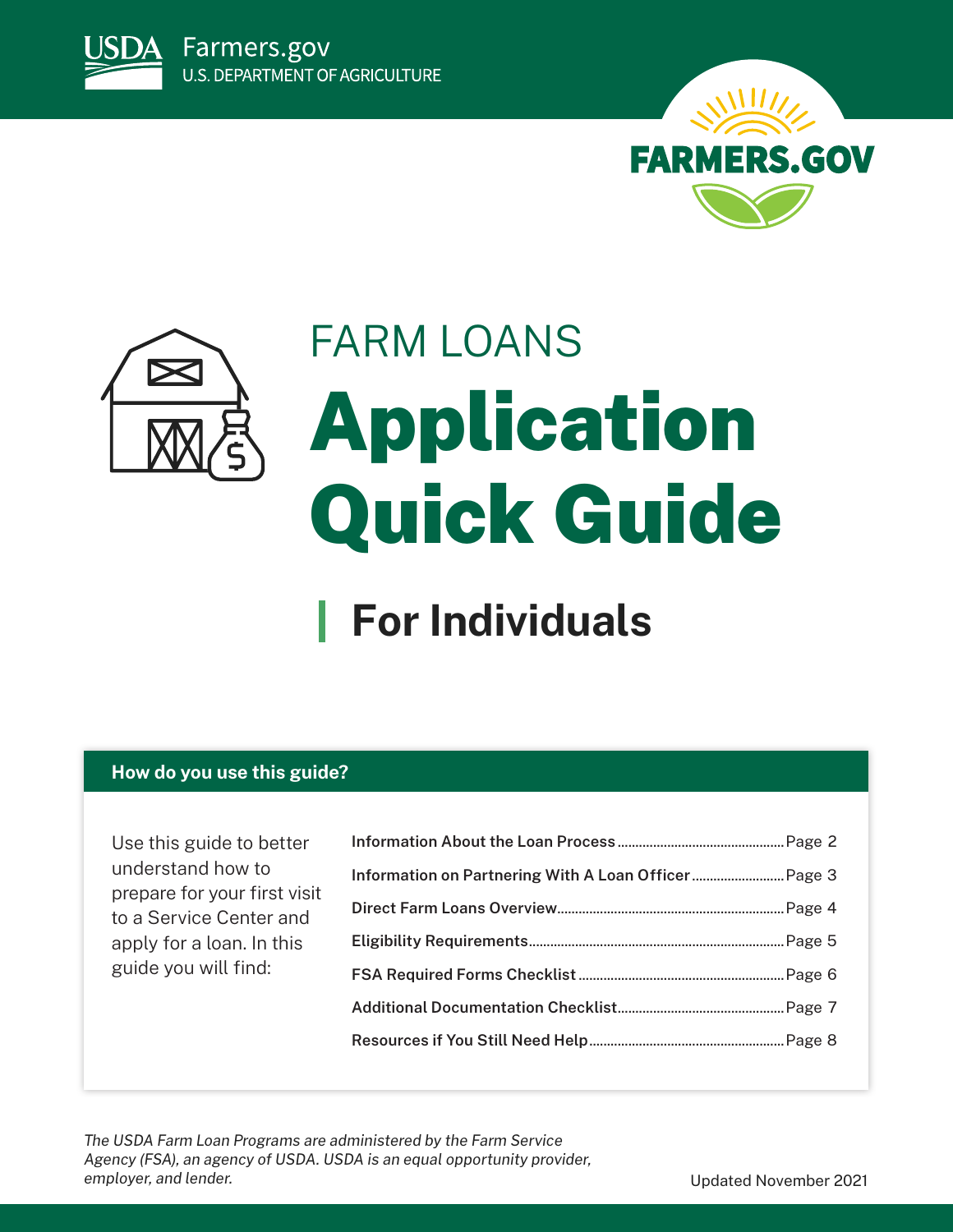## <span id="page-1-0"></span>Loan Process

## Here's what to expect on your Farm Loan journey.

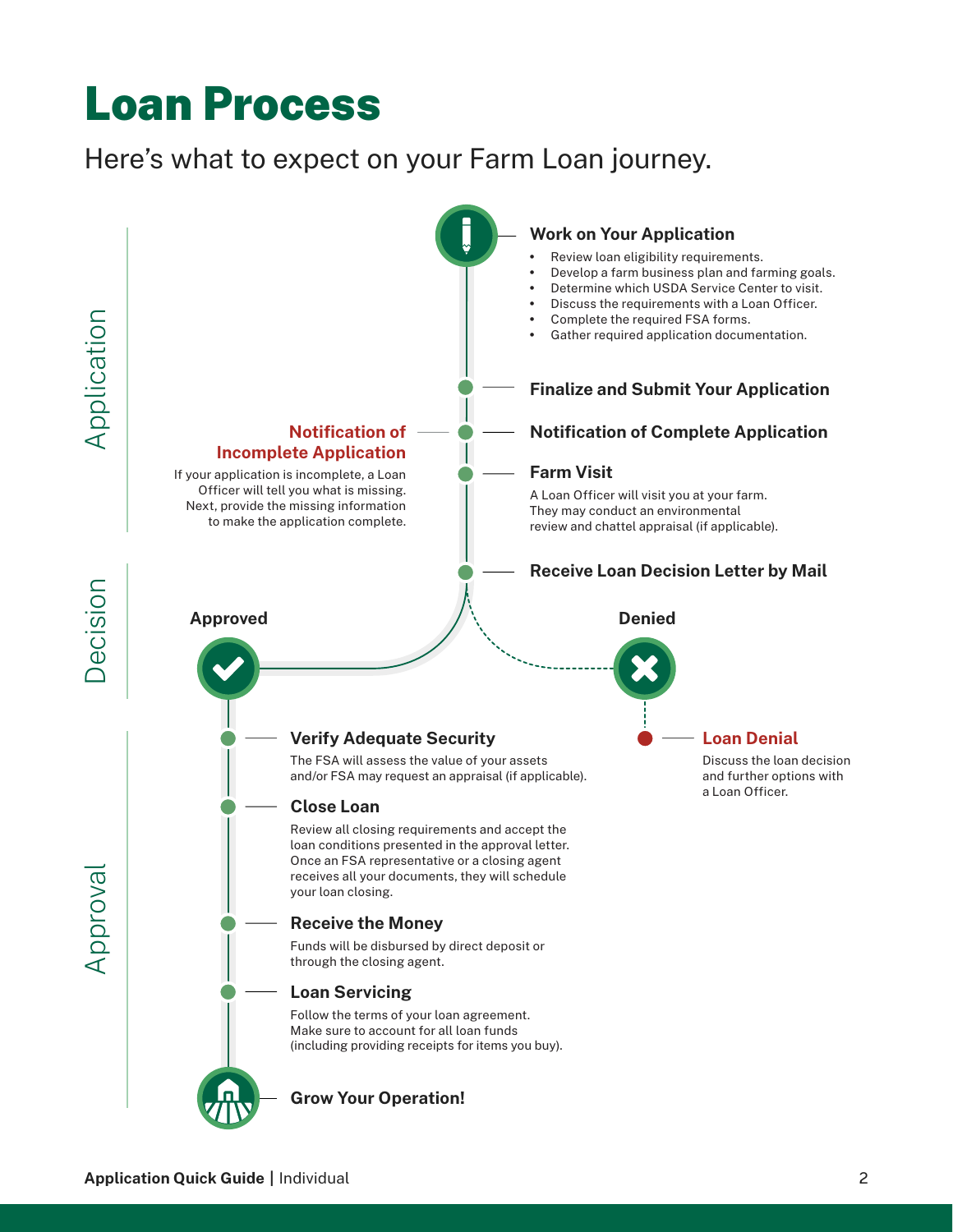## <span id="page-2-0"></span>Partner With A Loan Officer

Service Center employees are here to assist you throughout your loan journey.



## **Loan Officers will:**

- Assist you during the entire loan process.
- Provide supervision throughout the life of the loan.
- Give feedback and suggestions on your business operating plan.
- Work with you to develop opportunities to build your business and move on to a traditional form of credit.
- Work with you in person, via email, and on the phone.

## **Are you ready to connect with a Loan Officer?**

## **Follow These Steps:**



Find your local Service Center online at:<https://www.farmers.gov/service-locator> or contact an agriculture representative to find out where a Service Center is located.

**Call before visiting a Service Center. If the Service Center you call does** not have Farm Loan Programs employees, you will be directed to a Service Center that does.



Call to schedule an appointment with a Loan Officer at a Service Center. (Walk-ins are welcome, but Loan Officers may be unavailable at that time.)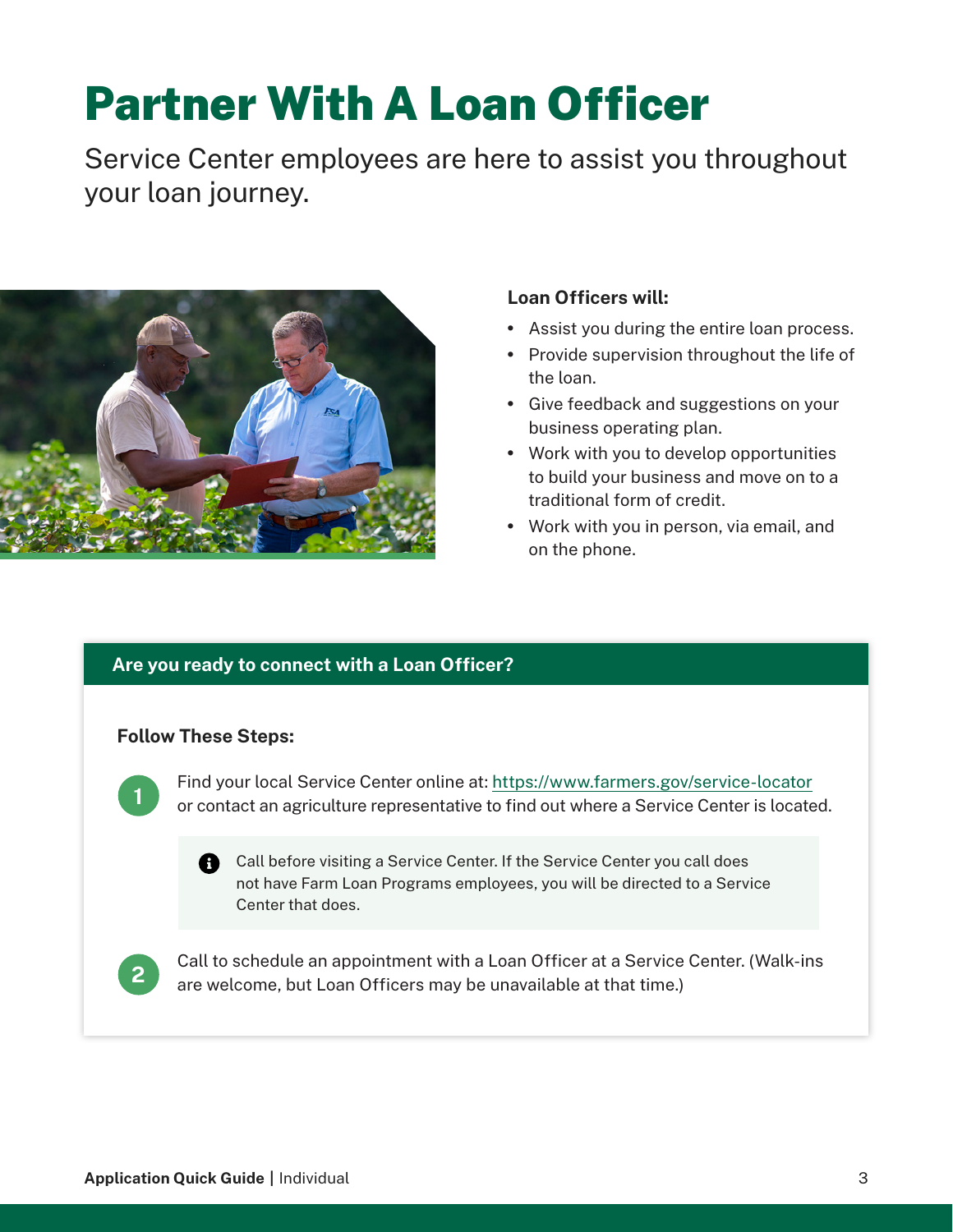## <span id="page-3-0"></span>Direct Farm Loans

Farm Loan Programs offer access to funding for a wide range of farmer and rancher needs, from purchasing land to buying equipment and/or livestock.

All FSA Direct Farm Loans are funded and serviced by the FSA through local Loan Officers. The funding comes from congressional appropriations as part of the USDA budget. Interest rates are calculated monthly and are posted on the 1st of each month; view them here: [https://www.fsa.usda.gov/farmloans.](https://www.fsa.usda.gov/farmloans)

### **Loan Limitations**

Funds cannot be used to finance exotic birds, tropical fish, dogs, or horses used for racing, pleasure, show, and boarding or any other enterprises not typically associated with human consumption, fiber or draft use.

## **What is the difference between Farm Ownership and Farm Operating Loans?**



**Ownership Loans Land Purchase or Construction Project**

The maximum loan amount is \$600,000.

Used to buy a farm; enlarge an existing operation; make a down payment on a farm; purchase easements; construct, purchase or improve farm dwellings, service buildings or other facilities and improvements essential to the farm operation; promote soil and water conservation and protection; and pay loan closing costs.

Generally, you need experience operating a farm-related business.



**Operating Loans Equipment, Feed, Livestock, etc.**

The maximum loan amount is \$400,000.

Used to pay costs associated with reorganizing a farm to improve profitability; purchase livestock, including poultry; purchase farm equipment; pay farm operating expenses, make minor improvements or repairs to buildings; refinance certain farm-related debts, excluding real estate; aid in land and water development, use, or conservation; and pay loan closing and borrower training costs.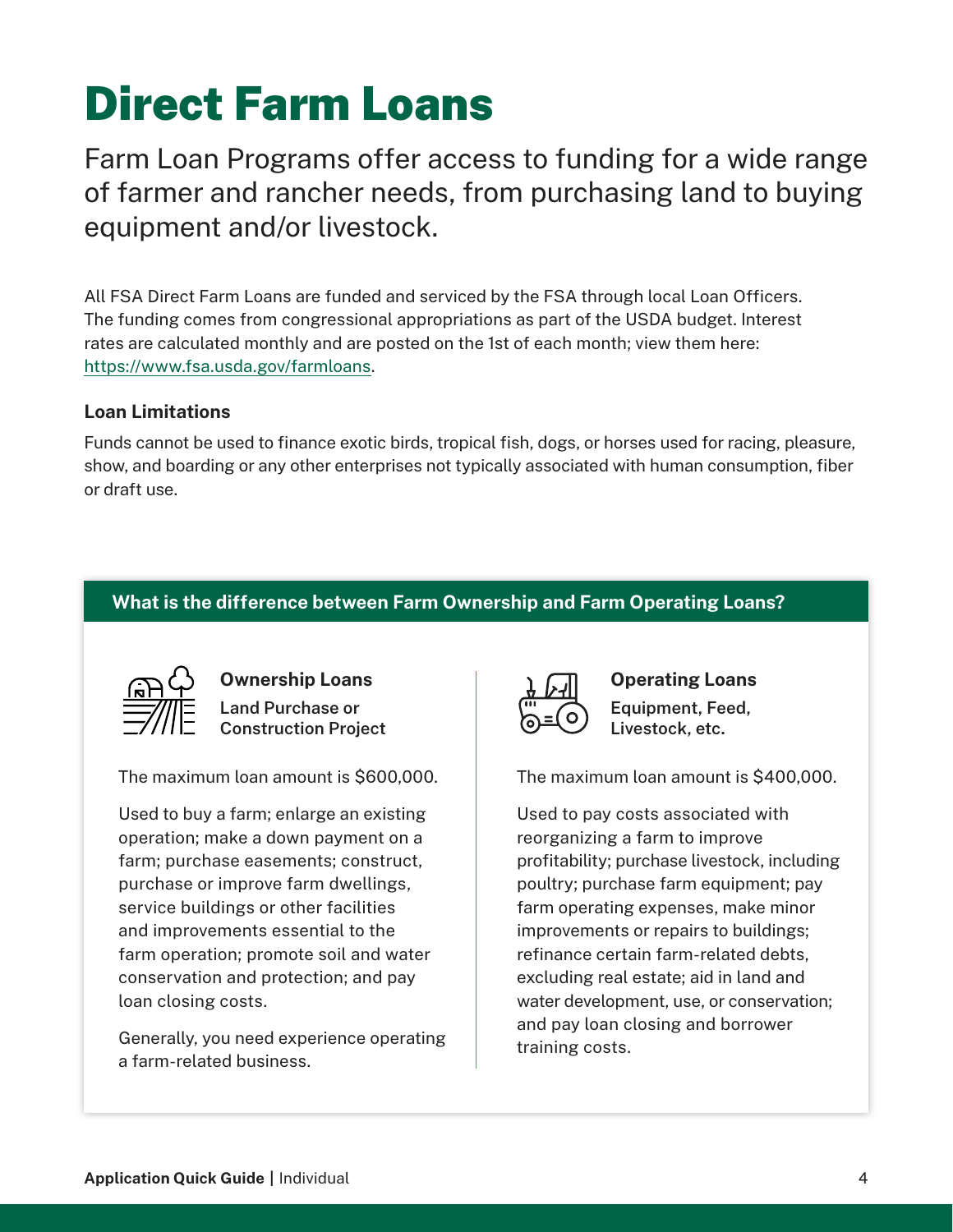## <span id="page-4-0"></span>Eligibility Requirements

## Here are general eligibility requirements you need to meet.

### **General eligibility requirements include:**

- Not having federal or state conviction(s) for planting, cultivating, growing, producing, harvesting, storing, trafficking, or possession of controlled substances.
- The legal ability to accept responsibility for the loan obligation.
- An acceptable credit history.
- Be a United States citizen, non-citizen national or legal resident alien of the United States, including Puerto Rico, the U.S. Virgin Islands, Guam, American Samoa, and certain former Pacific Trust Territories.
- Being unable to obtain sufficient credit elsewhere, with or without an FSA loan guarantee.
- No delinquency on a federal debt, other than IRS tax debt, at the time of loan closing.
- Not being ineligible due to disqualification resulting from a federal crop insurance violation.
- Have sufficient managerial ability to assure a reasonable expectation of loan repayment.

**Note:** There may also be additional requirements that your Loan Officer will discuss with you.

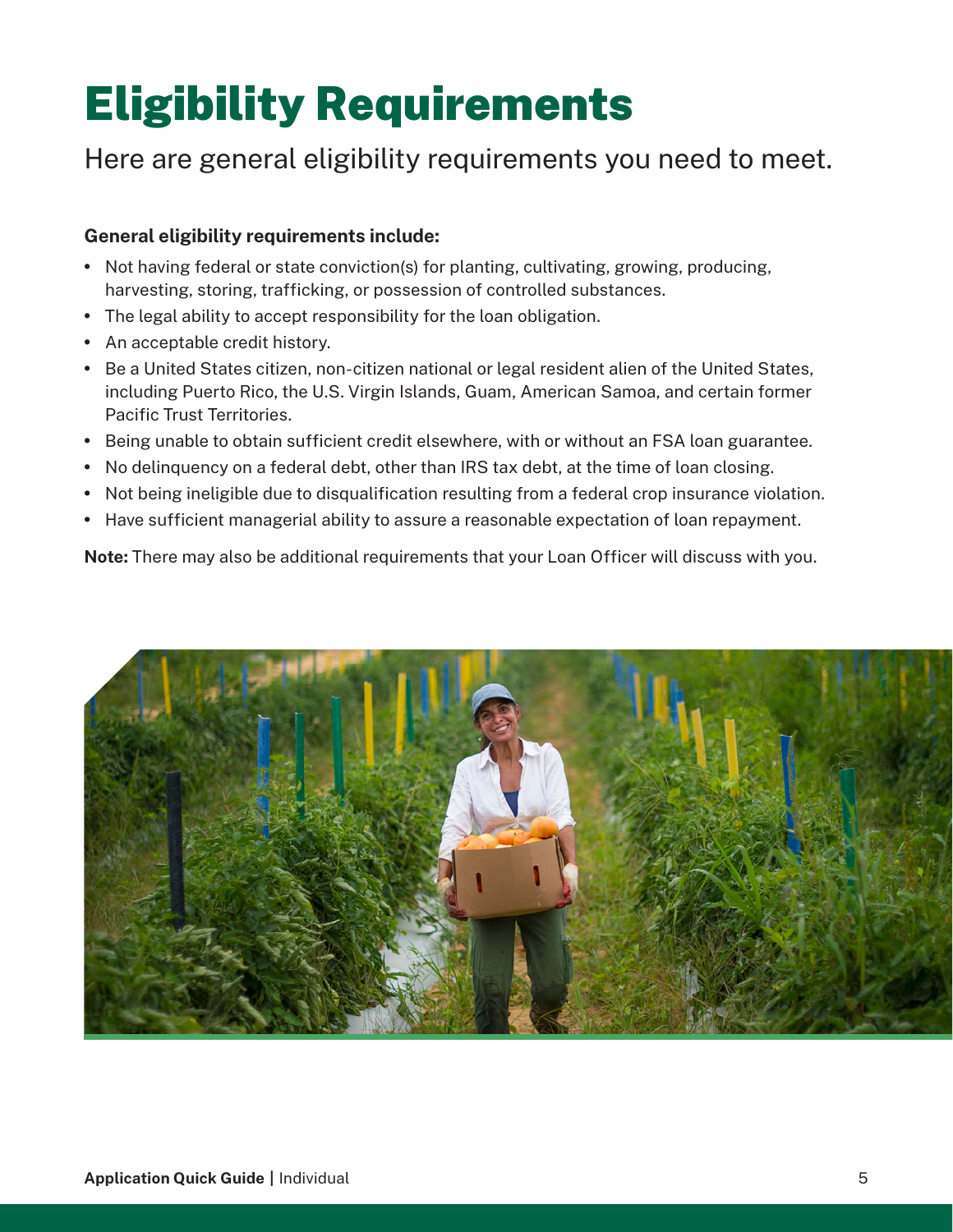## <span id="page-5-0"></span>FSA Required Forms

## These are the forms the FSA needs to complete your loan application.

Check the boxes below as you fill out each form to ensure a complete application. You may need other forms and may be able to replace some forms with comparable farm records. A Loan Officer can provide you with an application package with the comprehensive application requirements.

**Note:** A signature is required for every form.

## **Form Number and Name**

- **FSA-2001: "Request for Direct Loan Assistance"**
- **FSA-2002: "Three-Year Financial History"**
- **FSA-2003: "Three-Year Production History"**
- **FSA-2004: "Authorization to Release Information"**
- **FSA-2005: "Creditor List"**
- **FSA-2006: "Property Owned and Leased"**
- **FSA-2037: "Farm Business Plan Worksheet" (Balance Sheet)**
- **FSA-2038: "Farm Business Plan Worksheet" (Projected/Annual Income Expense)**
- **FSA-2302: "Description of Farm Training and Experience"**
- **AD-1026: "Highly Erodible Land Conservation and Wetland Conservation Certification"**

*The Authorized Agency Official will assess your farm's environmental compliance and recommend next steps, which may include additional forms and a visit to your local county office.*



**f** There are online resources on the last page of this document that may help answer additional questions you may have about these forms or the application process.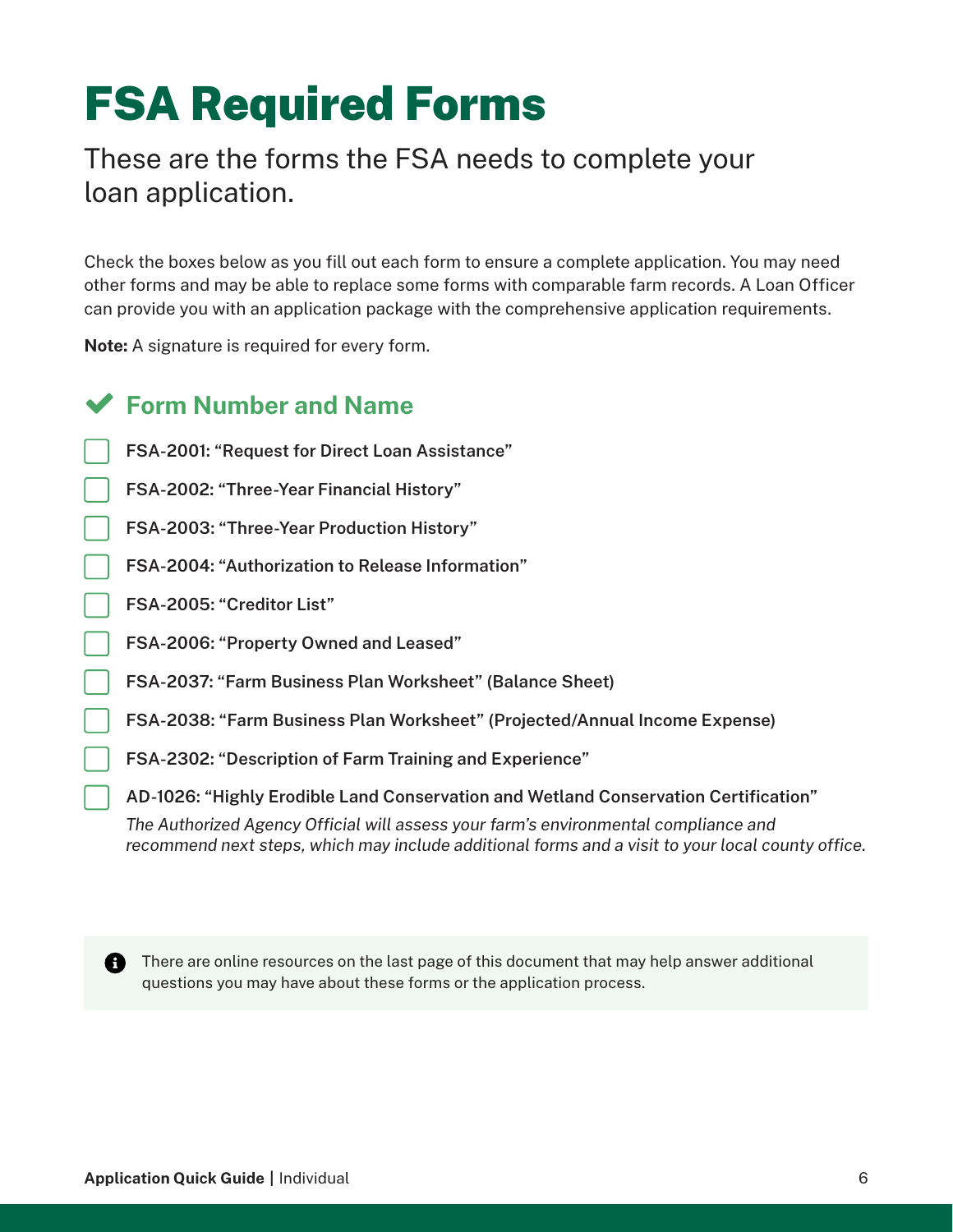## <span id="page-6-0"></span>Additional Documentation

These are some of the items you will need to complete your application.

Check the boxes below as you gather each item to ensure a complete application.

## **Item Name**

- **Credit report fee, using personal or bank check, made payable to the Farm Service Agency**
- **Complete tax returns, including Schedule F if available, for the past 3 years**
	- **Copies of all leases, contracts, options, and other agreements**
	- **Proof of legal name such as a driver's license or Green Card**
	- **Verification of income, debts, and assets (for example, recent pay stubs and statements for credit cards, loans, and bank accounts)**

### **If you are applying for a Farm Ownership Loan, please provide these items, too.**

- **Legal descriptions of all farm property owned or to be acquired**
- **Copy of ratified purchase agreement**
- **Construction plans (if applicable)**

**Note:** Complete legal descriptions are usually found in a deed from the courthouse.